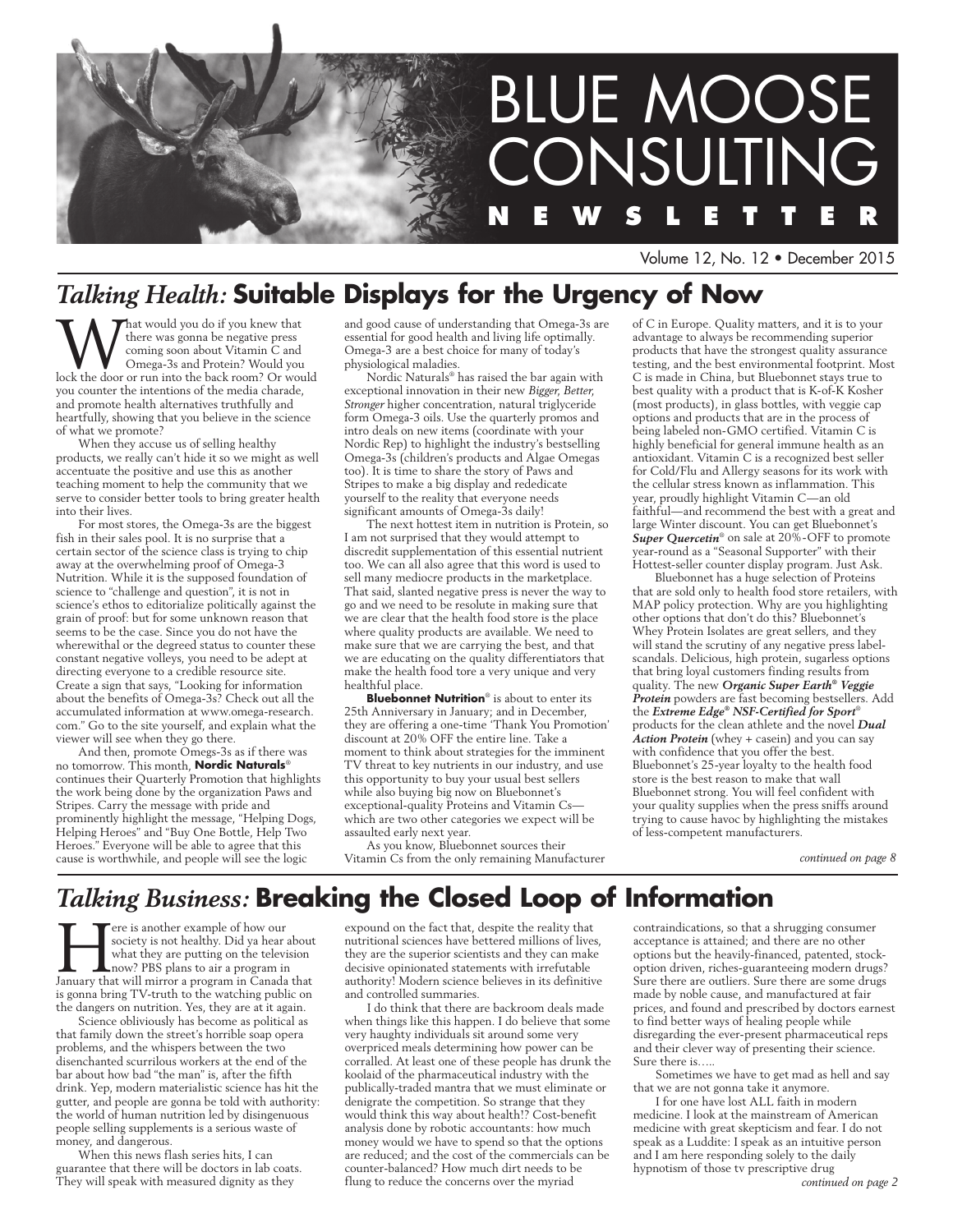# **Breaking the Closed Loop of Information**

commercials with their happy people and their innocuous non-statements; and the made-up illnesses that are peddled on people with the legal disclaimer to "talk to your doctor." I know evil when I see it. Their actions are so suspicious, that of course I have to wonder intelligently if those lunches occur, and those bad-press suggestions are cleverly couched in shared conversations: "we can do this", they say. Organized medical power grab assassinations: they have been going on longer than the AMA. I am not alone in thinking this.

I want to help people be well. I would rather give people healthy medicines and guide them, than charge them for prescriptions and send them on their way. Interesting that one dictionary entry defines a prescription as a drug that is available only with written instructions from a doctor or dentist to a pharmacist. Hmm. They control the definitions. It seems to me that the motive to help people has very much been swindled away by folks wanting money for their expertise and controlled substances. Money changes everything.

Look no further than the well-intentioned, public information-sharing service of Wikipedia to find the thought-police fervently at work discrediting with authoritarian irrefutability anything that is natural as "unproven", to be viewed with a complete disregard and disdain. "Agree, and obey and don't question" the scientistic authorities. Civil people in civil society should remain polite, and not mention these things out loud: don't question the system or whether it works!

Who knows whether to trust a person who thinks like this!?

"I have a friend who is a doctor," you say, "and he/she is such a nice person that their system of medicine must be proven and effective. In those five minutes that they give me, they obviously can diagnose what is wrong with me: I need one of the big 10 major drugs" It is better when no questions are asked!

Creating doubt is a major tool of social control. So is establishing unquestionable authority, though this is also a descriptive of the unfashionable word fascism. Someone's ideal apparently is one homogenous medical choice, neatly packaged for everyone, with the winners getting the riches that they have earned. They are everywhere: This is what they allude to with each other over their lunches.

And so their friends in TV and radio and print listen to them. The vitamins are the bogus work of charlatans? Who would have known? None of that stuff works? WOW. But 70% of "the people" use this stuff. How can we tell them the truth? Let's expose the fraud.

These perversions are reality and a force to be reckoned with. More importantly, we have to teach allopathic medicine to be honest and to be integrative. Science, as now controlled, has lost its credibility. It is now a porridge of true knowledge and superb advancements, and a lot of slime by people who deserve derision and a heavy kick in the ass as they are shown the door. Our dialogues can add to the forces of positive change.

But they control the information centers. Their cockiness and arrogance is founded on the fact that in a world where supposedly everyone is open to the freedom of the internet and social media, and the freedom to learn everything easily, THEY control the message. Their messages appear when needed, and they will be on TV next month.

If the natural foods movement hit a critical tipping point in 1965, then it has matured in the past 50 years, following good science that has already found personalized ways to prevent cancer and heal a broken immune system and counter inflammation. Viruses have met their match, if we will only just put money into investigating the research of the miracles found in nature. The

### **HERE THEY ARE: CHILDREN'S SPECIAL ORGANIC Holiday Gifts**

**Doctor-Recommended Formulas** 

**USDA-certified Organic herbals for healthy children**

#### **New this Month**

- Captain Concentrate attention & focus formula
- Cough Crusader quiets a cough Fast Asleep a little help getting them down at naptime and nighttime.
- Throat TLC delivers an immune supportive herbal blend and soothes touchy throats.

### **launched in April**

- Kids Immune Avenger™ -
- Kids Tummy TLC™ -
- Kids Ear Oil

### **FORMULAS:**

Kids Ear Oil - Calendula flower, St Johnswort flowering tops, Mullein flower, Garlic bulb.

Kids Immune Avenger™ - Echinacea root Elderberry fruit, Meadowsweet leaf + flower, Hyssop leaf + flower, Ginger rhizome, Horseradish toot, Thyme herb, Cinnamon bark

Kids Tummy TLC™ - Chamomile flower, Lemon Balm leaf, Catnip herb, Fennel seed, Ginger rhizome, Peppermint essential oil

- Expert-formulated & great tasting
- Made with certified organic & sustainably wildcrafted herbs
- Purity, identity & potency tested
- Captain Concentrate™ *Attention & Focus\**  Organic extract blend: Lemon Balm herb, Bacopa herb, Passionflower flowering herb, Oat "milky" seed, Dandelion whole flowering plant, Lavender flower, Sweet orange essential oil
	- great for school days, homework or any activity when attention & focus are desired\*
	- Certified Organic & alcohol free
- Cough Crusader™ *Cough Less, Smile More*\* Organic extract blend: Mullein leaf, Wild Cherry bark, Anise seed, California Poppy whole flowering plant, Thyme leaf & flower, Licorice root & stolon
	- a tasty blend with mullein and Wild Cherry that helps quiet a cough\*
	- Certified Organic & alcohol free

human brain can be made happier, and healthier (and children will therefore be beaten and ignored less, and revenges will become less common, and anger will be controlled and trauma mollified). Natural health for a better world. Unless THEY succeed in stopping us.

How do we know that they are against us? Because they manifest their fears with flawed assaults from their message powerpoints that they have established and control. Control of the media. The world has changed, and we now live in a society where there is a closed loop of information. They already control the socio-cultural viewpoints and references. It is so accepted that they themselves sometimes don't even realize what they are doing. (similar to the good intents of tearing apart the small downtowns 40 years ago and destroying the edges of the communities with monstrous tax-supported concrete malls, that are already starting to decline), they fail to accept the possibility that they could be destroying the human spirit and our beautifully-evolved physiology with their unproven,15-year timed, experimental drugs. Trained arrogance: ever felt that from your doctor? Well, the wealthy folks behind those drugs are the worst of those doctors, on steroids. They pay their talking heads well so that we like them and are comfortable with them and trust them. Some consider them our greatest leaders: I say "God Bless

- Immune Fortifier for building immune system in advance of season, and for rebuilding in recovery after illness
- Sinus Samurai attacks nasal and sinus congestion and helps with watery eyes. Can be used year-round.
- Kids Black Elderberry Glycerite
- Kids Echinacea Glycerite
- Kids Lemon Balm Calm™ Glycerite
- Immune Fortifier™ *System Builder\** Organic extract blend: Astragalus root, Elderberry fruit, Echinacea root, Reishi mushroom, Cinnamon bark

~ Certified Urganic & alcohol free

- Sinus Samurai *Seasonal Support\**
- Organic extract blend: Stinging Nettle herb, Eyebright flowering herb, Astragalus root, Reishi mushroom, Dandelion whole flowering plant, Ginger rhizome.
	- attack nasal & sinus congestion, watery eyes year-round\*
	- Certified organic & alcohol free
- Fast Asleep™ *Nap & Nighttime\**
	- Organic extract blend: Passionflower flowering herb, California Poppy whole flowering plant, Lemon Balm herb, Chamomile flower, Catnip herb, Sweet Orange essential oils
	- ~ when it's bedtime but sleep won't come, this formula provides a little help for nodding off\*
	- ~ Certified Organic & alcohol free
- Throat TLC™ *Soothing Relief\**

Organic extract blend: Echinacea root, Elderberry fruit, Licorice root & stolon, Sage leaf, Oregon Grape root, Sweet Orange essential oil

- delivers an immune-supportive herbal blend and soothing relief directly to touchy throats\*
- ~ Citrus flavored. Certified Organic

their souls." They will soon be delivering someone's crafted truth to the public: and once again, we will be the easy target.

We don't want them to think that we are dangerous minds, but to them, we are. We are the natural health movement, and we espouse a different philosophy.

I just want to make sure that you are not lulled into complacency: hoping that things are normal: that TV stories eventually cover both sides of a story evenly; that people question the veracity of things that they hear over and over again and make up their own minds through thoughtful investigation; and that they pause and deliberate fair deductions from the gathered facts.

Actually, I want to rile you, to get you off your comfortable though worried butts, and to get you active! A storm cloud is blowing in—we know the weather report from hot rhetoric being spewed on Canadian TV: we are in for a full-frontal, deliberate tactical "reasoned and scientific" butcher-knife assault on nutraceutical health next month! The sky is not falling, but bombs are about to be dropped.

Sit back and let the tsunami wash the customers out of your stores, or be prepared. I like to credit Bob Dylan with the phrase, "if you don't stand for something, you will fall for anything".

What is gonna happen? There will be a series of shows. They will appear hidden in the election *continued on page 6*

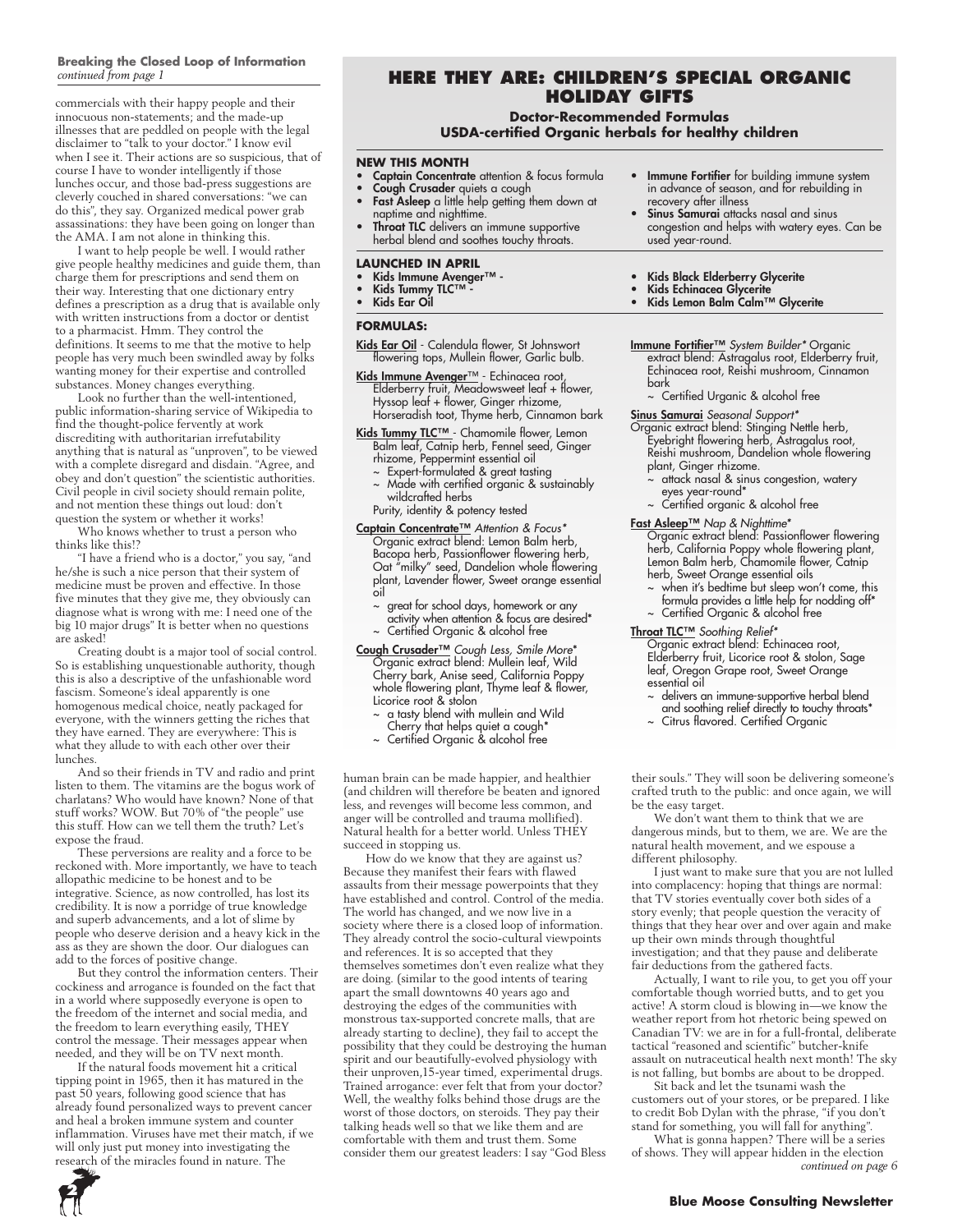

### **3 December Promotions 1. 4th Quarter Promo** through December 31 **December: Stress & Energy Support**

• Adrenal Support™ • Anxiety Soother™ • Ashwagandha liquid extract\* • Eleuthro liquid extract Sustainably grown • Holy Basil liquid extract\* • Eleuthro glycerite liquid extract Sustainably grown

• Kava veggie capsules• Kava liquid extract Sustainably grown in Vanuatu<br>• Maca liquid extract\* • Maca\* veggie capsules • Maca root powder\*<br>100% Pure, Certified Organically (rown, steam-cooked (gelatinized) Maca (Lepidium

**Promo Buy-in terms: Level 1: 25% OFF on 1-35 units Level 2: 30% OFF on 36+ units**

Reorders: same discount structure. (two) categories must be purchased separately. MUST mention deal when placing each order or have your Rep sign you up for this Quarter's Promo

**2. Immune Season Promotion** till January 31, 2016 • Black Elderberry liquid extract • Echinacea liquid extract • Oregano Spirits™ • Black Elderberry Glycerite • Echinacea Glycerite • Umckaloabo liquid extract • Echinacea Goldenseal Compound: a legendary formula, a classic • Virattack™ • Golden Echinacea™ extract • Goldenseal Echinacea™ Glycerite • Immune Defense™

• Olive Leaf liquid extract • Soothing Throat Spray™ • Super Echinacea liquid extract • Super Echinacea veggie caps • Umckaloabo liquid extract

**3. SUPER BOGO deal:** No other discounts apply. • Milk Thistle veggie caps BOGO packs code: KMILKBO

# • Saw Palmetto veggie softgels BOGO packs code: KSAWBO

### **ALL HERB PHARM KIDS PRODUCTS NOW SHIPPING**

NEW six new liquid herbal formulas for kids' health. Expert-formulated, certified organic and great-tasting, these formulas meet the needs of kids + parents alike. Ask your Herb Pharm REP for Opening Order discounts

Not represented by BMC in NJ Not represented by BMC in NJ, SC • Captain Concentrate™ *Attention & Focus\** • Immune Fortifier™ *System Builder\** • Cough Crusader™ *Quiets a Persistent Cough\** • Fast Asleep™ *Nap & Nighttime Formula* **• Sinus Samurai™** *Seasonal Support\** **• Throat TLC™** *Soothing Comfort\* BUY ONE at regular cost, get one FREE, shrink wrapped!* 

# malaya

### **HERBAL HEALTHCARE SPECIAL DEC-JAN GARCINIA PROMOTION: 50% OFF^**

• Think BIG endcaps • Limited time + quantity: while supplies last ^ bottle dates 2017 [120 ct. 09/2017; 60 ct 04/2017] *GARCINIA SEASON: Happy Holidays:* Supports long-term weight control as a

### part of a regular diet + exercise lifestyle\* **HIMALAYA GARCINIA: 60 + 120 caplets**

• contains 65% HCA (hydroxycitric acid) • USDA-Certified Organic • Non-GMO Project Certified • vertically-integrated manufacture

• NO fillers, binders, or artificial ingredients • Gluten Free

\* these statements have not been reviewed by the FDA, + are not intended to diagnose or treat any illness or disease.

## **THREE (3) ESSENTIAL HIMALAYA FLOOR DISPLAYS 25% OFF**

fully assembled with products. Compact size. Free display

• LiverCare<sup>®</sup> 24 - 90 caps. 2015 Best of Supplements Award

• PartySmart® 12 boxes. *One Capsule for a Better Morning*

• Neem & Pomegranate Toothpaste 48 units. *2014 Best of Beauty Award*  **Bring in all three today. While supplies last** 

### **DECEMBER Promotions**

**^15% OFF wholesale for 1 or 2 items**. must purchase 3 pieces of an item **^20% OFF wholesale if all 3 items purchased**<br>Minimum purchase 3 pieces of each item. All sizes included: All items must be purchased at the same<br>time. Must mention Promo when ordering for discount to be applied **~ PURE HERBS:** Certified USDA Organic | Gluten Free

• TRIPHALA caplets *Digestive Support + Comfort\** One of the most famous formulas of the Indian medical system. Three sizes: 30s, 60s, 90s. One/day before food (\*these statements have not been approved by the FDA) **~ HERBAL FORMULATIONS:** • GlucoCare® 90 and 180 veg caps Normal Blood Glucose Health and Pancreatic Support\*. Clinically studied in human

double-blind, placebo-controlled trials when used as part of your diet to support normal blood sugar balance in the body, encouraging vitality, energy and longevity

~ **Botanique by Himalaya Neem & Pomegranate Toothpaste** 5.29 oz.

**A POWERFUL NEW YEARS RESOLUTION ENDCAP** • Garcinia • GlucoCare® • Triphala • LiverCare® • PartySmart® • Toothpaste



### **THANK YOU PROMOTION Warm up your Savings in Anticipation of Bluebonnet's 25th Anniversary**

Take one (1) order between December 1 and January 8 and identify it as YOUR **"Bluebonnet Thank You Promotion"** + Bluebonnet will gratefully pass along a **20% OFF** deal for that one (1) order—for every product in the line!

Thanks to all the health food stores that have supported the Bluebonnet mission for the past 25 years!

Look at all the new Non-GMO products, all the products in vegetarian softgels, and all the highest-quality products to help you help your community become more healthy. Make that order worthwhile! Time to grow your Bluebonnet set: bring in new sizes and

capitalize on Bluebonnet's support by celebrating Bluebonnet this month and all of 2016 in your store!

### *The Bluebonnet story is worth telling. Customers love the good guys!* **ONE ORDER = 20% OFF = THANK YOU**

#### ~~~~~~~~~~~~~~~~~~~~~ **Coming Attractions**

in January 2016. Bluebonnet will Celebrate its 25th Anniversary check your mail for a celebratory package for all retailers who have made this a Healthy 25 Years!

~~~~~~~~~~~~~~~~~~~~~ **NEW ITEMS**

~ **EarthSweet® Chewables Calcium Magnesium & Vitamin D3 tablets\***

741 Natural Vanilla flavor • 743 Natural Vanilla Orange flavor **~ Natural Omega-3 Kosher Fish oil softgels** *Natural triglyceride form* 977– 60 softgels • 979 --120 softgels

\*kosher certified



# **Last month to support PAWS AND STRIPES**

Helping Dogs, Helping Heroes **Q4 Promotion: BUY ONE BOTTLE, HELP TWO HEROES** *Your Purchase helps rebuild Lives – Two at a time!*

Buy-in dates: through December 31. Featured Products: all bottle sizes of: • Ultimate Omega® • Omega-3 • Complete Omega™ • EPA • EPA Xtra™

• DHA • DHA Xtra™ • Vitamin C Gummies • Vitamin D3 Gummies • Pet Cod Liver Oil • Omega-3 Pet™

~~~~~~~~~~~~~~~~~~~~~~~~~ **NORDIC NATURALS® NEW PRODUCTS—Bigger, Better Stronger!!!** *Nordic Naturals® unveils the Next Generation Fish Oils*

Powerful Oil delivers 80% Concentrate, 90+% Triglycerides!! new product intro deals appy

4 products with this revolutionary new oil^. all NON-GMO verified ~ Ultimate Omega® 2x, 60 ct #2150 – 1125 EPA/875 DHA  $\sim$  Postnatal Omega-3 60 ct #1758 – 586 EPA/456 DHA/1000 IU D3 ~ Omega One 30 ct #2103 – \*293 EPA/228 DHA/500 IU D3 per softgel ~ Ultimate Omega® MINI 60 ct #6100 - 293 EPA/586 DHA/456 per 2 softgels. New formula—now with 75% more omega-3s. Small soft gels are easy to swallow or chew

**new too^**

NSF-Certified for Sport® Products (black bottle) www.nsfsport.com/ all NON-GMO verified ~ Nordic CoQ10 Ubiquinol Sport 60 ct #1501 ~ Nordic Probiotic Sport 60 ct. #1673

> New: Prenatal DHA – strawberry 90s #1753 best-seller now in natural strawberry flavor

^ {new item discounts apply} \* per 2 capsules<br>~~~~~~~~~~~~~~~~~~~~~~~~~~~~~~

**PRODUCT NOTES:**

 $\sim$  120 + 200 ct Nordic Berries<sup>™</sup> are now shipping in their new canister packaging. Multivitamin Gummies for Adults & Kids Alike Deliciousness leads to compliance with the distinct sweet + sour taste of Scandinavian cloudberries

Not represented by BMC in NJ, SC & parts of PA & NC

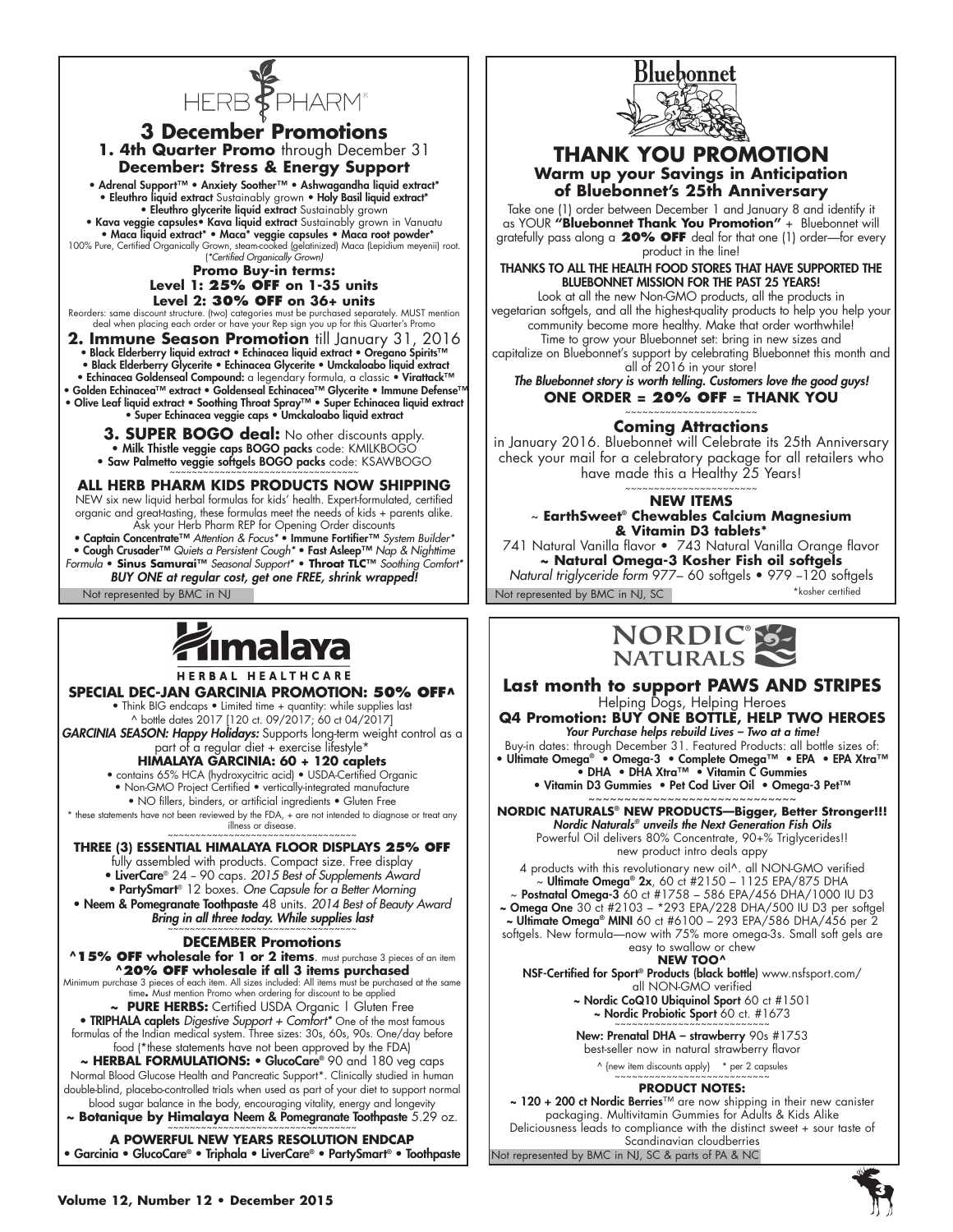



*Action Remedies*®

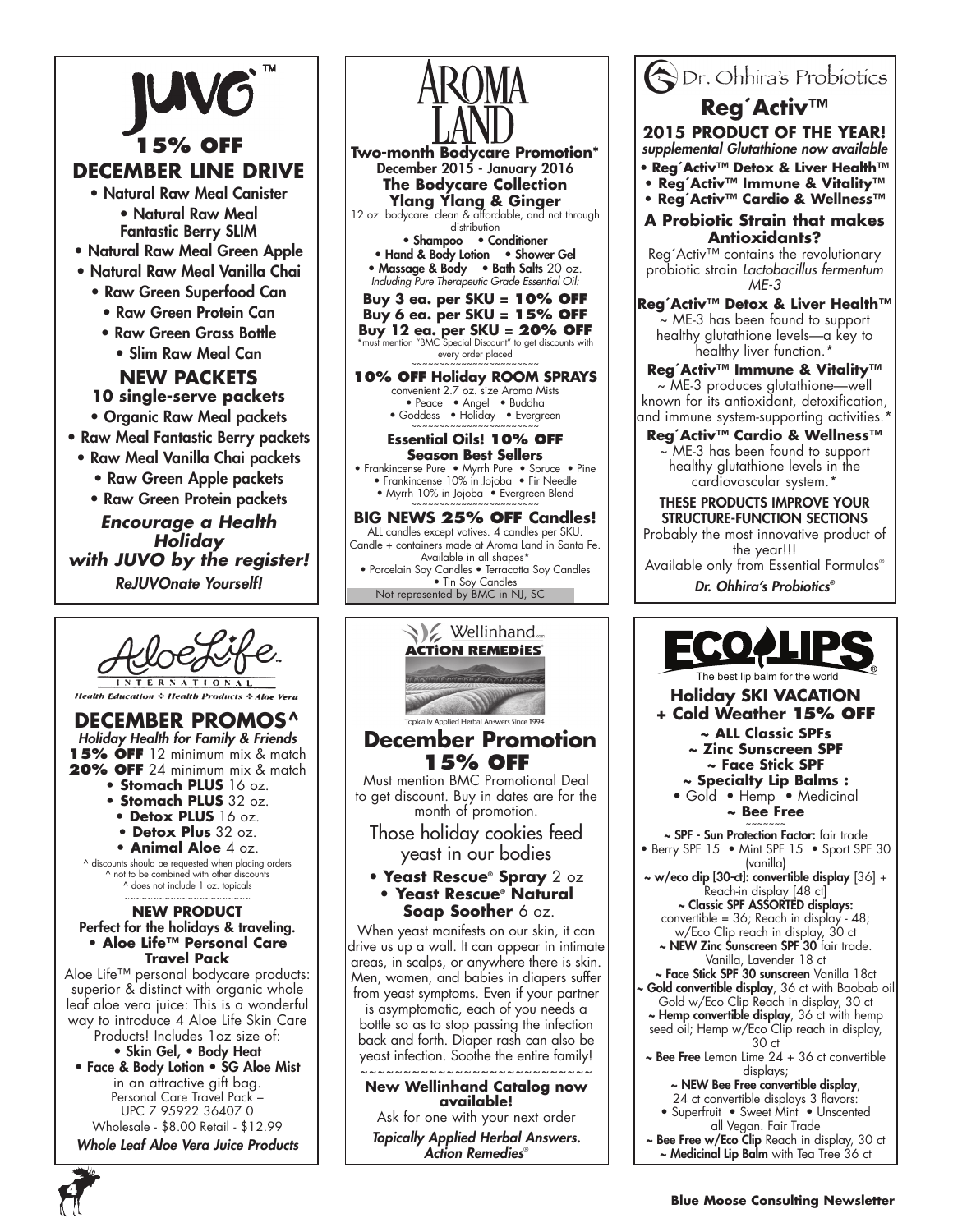# bodyceuticals

organic bodycare **EVERY STOCKING NEEDS AT LEAST ONE**

# **BIODYNAMIC BODYCARE GIFT**

• Organic Calendula Oil • Organic Calendula Salve

- Organic Calendula Lip Balms Stick.
- Organic Calendula Facial Care
- Organic Calendula First Aid
- Organic Body Cocktails 2 oz.
- BodyLove Organic Flavored Massage Oils

• Organic Coconut Body & Tan Oil

### **And what could show more love than a Bodyceuticals Calendula Gift Sets?**

Travel friendly, try-me sizes make great gift ideas for anyone on your shopping list.

• Calendula Basics - Calendula oil, lip balm and salve

**• Organic Face Care** - Normal, Dry, Mature, Sensitive skin

• Organic Face Care - Normal, Combination, Oily, Teen skin

• Beach Essentials & First Aid Set - Coconut Oil, After Sun & Honey Salve

**10% LINE DRIVE FREE ship on \$100. FREE stocking stuffer sample with every order** *Ask how to order our fresh raw organic honey!* Must use code DECBMC10 to receive discount Free ship on \$100 or more AFTER discounts taken

# <u>Immune</u> **HEALTH BASICS**

CLINICALLY PROVEN IMMUNE SUPPORT

**December Promo** *Immune Season Stock-UP*

**6 each per SKU 10% 9 each per SKU 15% 12 each per SKU 20%**

Wellmune WGP® in many dosages for every need

• 75 mg 30 ct • 125 mg 60 ct • 250 mg 30 ct • 250 mg 60 ct

• 500 g 60 ct • Skin Renewal Cream 2 oz

*and a product perfect for the little ones….* • Children's Chewable 25 mg 60 ct

**RESEARCH:** Immune Health Basics is the culmination of years of research. Early studies focused on the mechanism of action - how the product works in the body. Later research measured the positive effect of Immune Health Basics on human biomarkers that can be used to measure immune responses. Wellmune® is a 100% natural food, beverage, and supplement ingredient that strengthens the immune system, making it easier for consumers to be well and stay well. Products with Wellmune® are available in more than 60 countries. Wellmune® is patented, Kosher, Halal, non-allergenic, GMO-

free, gluten-free + Informed-Sport Certified. *bookmark this website:* 

**www.wellmune.com**



### **COLOR UP!** *Vibrant hair color for the Holidays anyone?*

This is the optimal time to offer someone a more healthful option that they may not know exists. Now is the time to present products that work, for achieving salonquality, beautiful and healthy hair that is

perfectly colored. It is estimated that 65% of adults in America color their hair:

women & men too! Surya semi-permanent hair coloring— their best-selling Henna Creams—offer so many options: this is an amazingly versatile product. Encourage

people to get creative! And, Surya natural hennas are pure plant coloring for the purist, while also acting as the perfect base for the Henna Creams for

everyone! And to keep all that color locked in through fun, and party and relatives and friends and harsh weather and sun: offer the program of Hair Coloring + the Color Fixation line...

Recommend with confidence.

**Detoxify Your Beauty: gift healthy products**

| Cordyceps - perfect Gift for                                                        |
|-------------------------------------------------------------------------------------|
| the Holidays<br>Cordyceps, the medicinal mushroom                                   |
| valued most for Stress & Immunity                                                   |
| Cordyceps Cs-4 Mushroom Extract<br>90 Vcaps® \$14.13/MSRP \$26.95                   |
| $4$ ea. = 10% $8$ ea. = 15%                                                         |
| 12 ea. = <b>20%</b>                                                                 |
| ~ on the following items, not combined with                                         |
| other specials<br>~ must mention 'BMC December Promotion'                           |
| when placing order                                                                  |
| ~ 2 caps provides 400 mg. Cordyceps<br>sinensis mycelium hot water extract          |
| ~ 25% polysaccharides, .25% adenosine                                               |
| ~ no other Cordyceps label on the market is                                         |
| able to offer these dosages                                                         |
| * the Cordyceps Cs-4 extract may be the<br>most versatile of all medicinal mushroom |
| supplements.                                                                        |
| * the Cs-4 strain of mycelium is the only strain                                    |
| of Cordyceps mycelium that provides all the                                         |
| active compounds found in the wild harvested                                        |
| Cordyceps mushrooms.                                                                |
| THINK . Immune Support^                                                             |
| · Increased Energy^ . Stress Relief^                                                |
| think Sports Nutrition section cross-<br>merchandising                              |
| * These statements have not been evaluated by the Food & Drug                       |
| Administration. This product is not intended to diagnose, treat,                    |
| cure or prevent any disease.<br>Setting the standard for quality in                 |
| medicinal mushrooms since 1994!                                                     |
|                                                                                     |

# INEWTON thics

Nurturing Naturally Since 1987

### December Promotions **20% OFF select OTC formulas**

Liquid or Pellet complexes **Qty 6+ per SKU listed below** *shelf tags announcing the sale included with your order*

• Appetite ~ Craving Control

- Hangover Help
- Tobacco Withdrawal
- Kids Tummy Upset

Appetite ~ Craving Control for symptoms associated with appetite control such as overeating, cravings, fatigue + emotional discomfort. (N027)

*Hangover Help* for symptoms associated with intoxication including nausea, dizziness, discomfort + headache. (N215)

**Tobacco Withdrawal** for symptoms associated with tobacco use such as anxiety, cravings, irritability, respiratory conditions + stress

caused by abstinence. (N030) *Kids Tummy Upset* for symptoms associated with digestive discomfort such as nausea, "spitting up," vomiting, cramping, pain + gas.

(P020)

*Nurturing Naturally Since 1987™*

Not represented by BMC in NC, SC



# **December Monthly Promotions**

**Immune Boost Focus & Promotions** Oxylent® is an amazing immune booster, providing 1000 mg of Vitamin C, 1000 IU of Vitamin D3 + 100% daily value of Zinc in every packet. Effervescent absorption is quick, when it matters!

**EXISTING ACCOUNTS** Promo\* valid till 12/31/15 **20% OFF Line Drive** no minimums^ **25% OFF Line Drive** with any \$400 order **30% OFF Line Drive** with any \$800 order

> **NEW ACCOUNTS** Promo\* valid till 12/31/15 **25% OFF Line Drive** with any \$200 order **50% OFF Line Drive** w with any \$400 order

Place Oxylent prominently in your immune wellness endcap

+ request samples with orders placed by BMC Reps

Award-winning 5-in-1 Multivitamin Formula ~ Non-GMO Project verified ~ non-sugar, stevia sweetened ~ remember the NEW Sport Oxylent® and the 30-day canisters

\*Standard shipping structure applies. Discounts are not given automatically. Promos must be set up 4-weeks in advance of start date. FREE SHIPPING @ \$200 (total after discount applied)

*DRINKOXYLENTBREATHELIFE™*



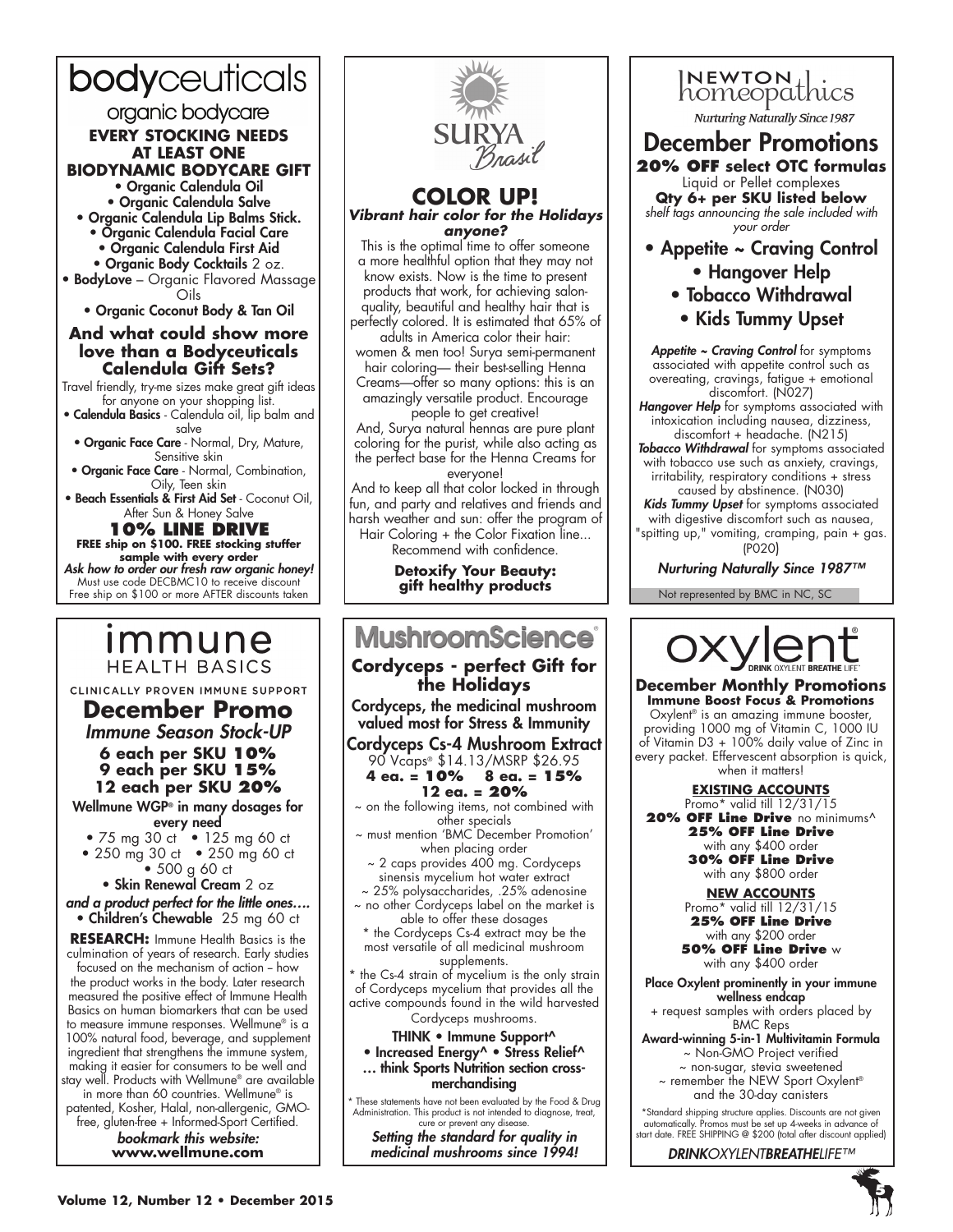#### **Breaking the Closed Loop of Information** *continued from page 2*

year commercial character assassinations so most of us will miss the alerts. "Watch this week, and we (the wisdom-benders) will put doubt into your head that nutritional supplements are anything worthwhile. We will slant the conversation to the dangerous side, all the while quoting with authoritative and degreed absolutism from our selected research." It will all be overdubbed by a familiar voice. And you crazy, food grown nutrient zealots, you will not be spared so don't think that your conspiracy theories are gonna rise in this bloodbath. Instead, we have to fight back, together.

Now, despite tone, I am a strong pacifist. I would like to believe that we can all get along: but first we must create enough of a level playing field so that one side is not dominating the debate. And that means that your store has to become a stereo loudspeaker of education.

First, know that I have forewarned you. It will first come via television. I am sure that the print medias will follow suit, including the now ubiquitous internet voices. The launch will be from the aging mediums, and the newer technologies will gobble the words up and spit them out zillions of times. Kids will spread the commentary like viruses, and the young and hip will further bolster their diet with espresso and red bull and big gulps. Forget optimal nutrition: just exercise—that's what my doc says.! Health food stores—the local community resource centers that made our food cleaner—will be looked at not as the oasis, but as non-science central. And weak stores will fold, and cash registers will dry up. For the unprepared, this could very well happen.

Are you riled or scared or both? I implore, ACT. So what can you do? Well, it is rare and very nice to know what is gonna happen before it does. Thanks to some industry insiders with keen eyes



**6**

and vigilant ears we are fairly certain that the attacks will be on Vitamin C, Protein, Omega-3s and possibly herbs and Multivitamins.

The Canadian "inside story" will reference an organization called LabDoor (something akin to our very untrustworthy Consumer Labs), which will cast doubts on label claims with Vitamin C and Protein [https://labdoor.com/article/cbcreport-supplements-canada].Label accuracy will be the accusation (and protein spiking in protein supplements), as if the cereal and meat that people eat are justly represented by their label claims!?

*LabDoor* magazine's motto is Trust Science: of course!? So, the TV quotes the magazine that concludes that the supplements are a waste of money. Sophistrists, I charge! I counter that the cable bill and that particular magazine is a waste of money! I am willing to kiss your trendy ass if ya wanna fight on the playing field of science!

Now remember that companies that are not following cGMP standards, or that are selling inferior products made by the lower-level contract manufacturers, or are making products on the margins of the marketplace will often be suspect. Bad actors exist everywhere.

Our industry is built upon science (and manufacturing precisions) that is valid and exceptional, and never, ever ever back down from that fact. More Nobel Prizes have been given for the development of the nutritional sciences than all the 15-year-and-then-out prescription favorites that disappear when the side-effects reach lawyerworthy proportions. People don't die from what we sell. People get well from what we sell. The FDA Adverse Event Reporting System (FAERS) is on our side now. We are the safe alternative. "The FDA Adverse Event Reporting System (FAERS) is a database that contains information on adverse event and medication error reports submitted to FDA. The database is designed to support the



*The Hair Doc Company: makers of The Green Brush® by Bass Brushes® Finest Quality Hair, Body & Skin Care Products since 1979*

FDA's post-marketing safety surveillance program for drug and therapeutic biologic products." –FDA

In the United States we are one of the 4 most regulated industries. So when the talking heads continue to LIE that we are unregulated, we have to turn up the volume! (like my Father, I have always hated liars!)

Fact: FDA regulates both finished dietary supplement products and dietary ingredients. FDA regulates dietary supplements under a different set of regulations than those covering "conventional" foods and drug products. Under the Dietary Supplement Health and Education Act of 1994 (DSHEA): [from www.fda.gov/Food/ DietarySupplements/]

Yo, Vitamin C and Protein manufacturers who don't follow label requirements: you are breaking the law and the FDA will catch you. And the customer needs to know—turn up the loudspeakers here—that the natural food store is the gatekeeper where the best quality products can be found! (and let's keep it that way: and this is where BMC is so trusted). Good or bad manufacturing actually has nothing to do with the substantial benefits of this most famous antioxidant—C—and that "first nutrient for life protos"—protein. They unconscionably disparage science, while commenting as their proof on the rare acts of criminals: deliberate deceptions and media fraud!

Special attention will be paid to Omega-3s and Fish Oils: again about label claims on freshness values and whether indeed fish oils are all that they are claimed to be. And that maybe, maybe, fish oil's potential has peaked and now the rigors of science will prove it all a big worldwide fraud! Governments—the US government and the FDA are all wrong: your trusted talking head has just exposed the truth. Watch through to the end of the commercial too: "don't take this drug if …… and ask your doctor if this is right for you." The closed loop of information.

So what nutrients have been attacked the last 15 years: the best-sellers. Vitamin E, Omega-3, Protein, Vitamin C, Echinacea. Kava was assaulted and now a European Union warning has been removed due to no credible evidence! Tryptophan was taken with absolute confidence for restful sleep before 1984 and despite its amazing whole body benefit, it has never recovered to its needed level of consumer confidence. Part of this is our low-volume store loudspeakers. We have tempered our interest to direct people to the helpful nutrients they need: we have been warned wisely that the legal climate is precarious. We are forced to believe we are teetering on the edges of illegality, while indeed we are not.

If the US-TV media misinformation hype can convince people that Omega-3s are deleterious to health, then we will literally go backwards with one of the greatest nutritional finds that we have made in human history. They would love to undermine this base of the pyramid of health: unhealthy people means more drug sales—any accountant can tell you that over a strong drink!

See the latest science. Fact: There are more than 28,000 published studies on EPA and DHA omega-3s". [http://alwaysomega3s.com/see]. Do you know how hard it is to find this information: the internet is tilted: information is filtered… truth is not winning out. Time to have a recommitment to in-store sign-education. BIG LETTERS.

Despite the fact that there are more studies on Omega-3 Nutrition than acetophenamin (check out the liver toxicity and overdose numbers: AERS on that household essential. Somebody did some good groundwork on this brainwashing—no government is ever gonna take away people's acetphenamin!).

Omega-3s, always good; meanwhile, acetophenamin can quickly turn from the world's most popular pain killer to a dangerous substance counter to real human health. Long term use and liver damage: hmmm… Doctor approved children and infant dosages: unquestioned on TV and by *continued on page 7*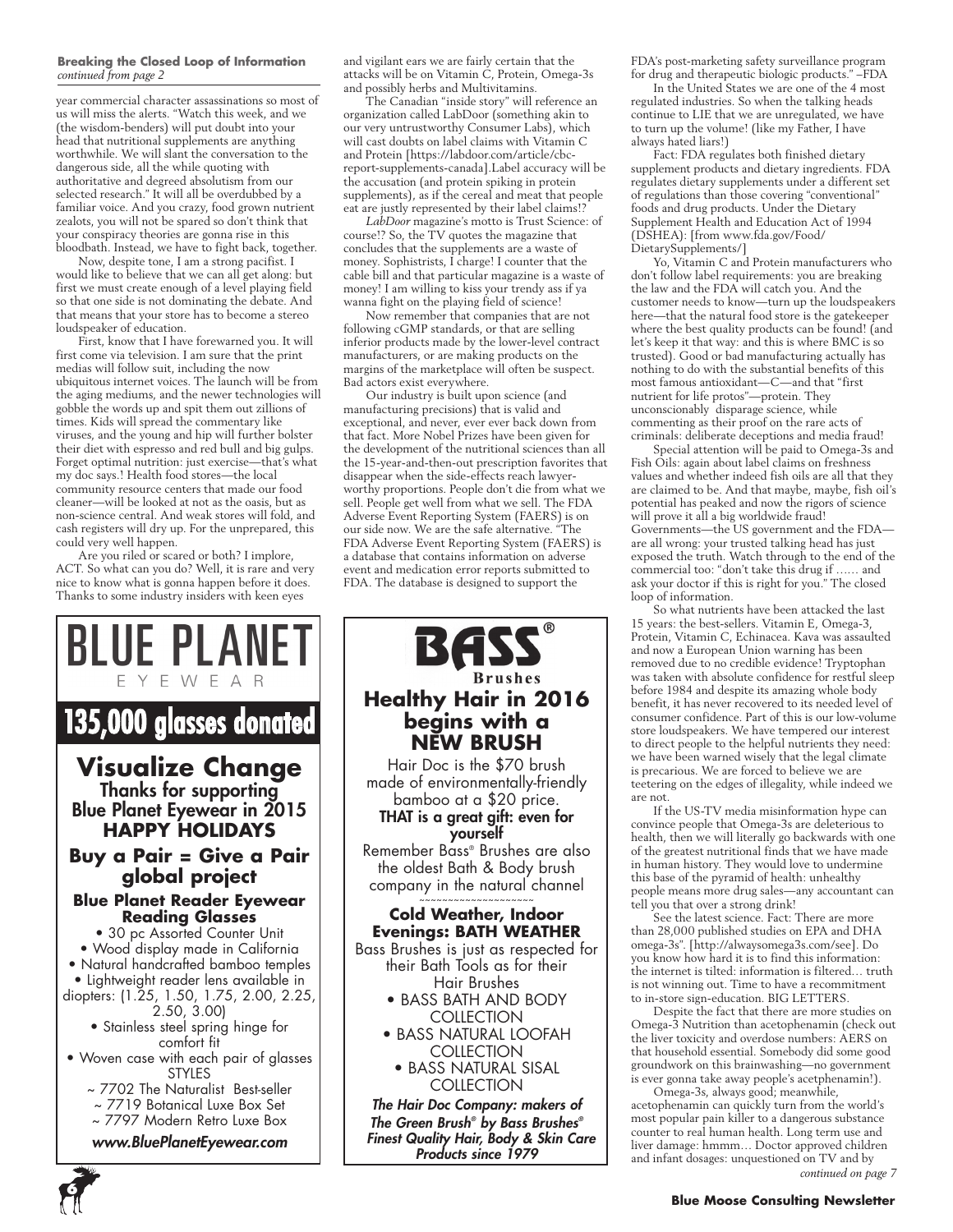#### **Breaking the Closed Loop of Information** *continued from page 6*

media sleuths. The real expose should be on acetophenamin and hydrocodone sales. Sadly, we are not gonna win anyone over telling them that they are destroying healthy body systems with certain OTCs. There is too much money being made here: to build another drug store. People have no problems popping Tylenols: which has certainly outlasted that radio-destroying MTV!

Like the tobacco industry, we should maybe consider a government investigation into the pharmaceutical pain-solution industry. How many fishy cover-ups could we find there? Scientists in on the false misrepresentation of the truth. The complicity of silence

Truth: pain's greatest enemy is natural antiinflammatories that restore the proper function of normal body systems. And it does start with diet: nix the 6, and get the correct balance of the good cellular fats. The epidemic becomes instantly much more handleable. Follow the research—it is blatantly there: and study the EPAs and DHAs of the world, and we may find a cure. But let's speak facts to power: no one is gonna do that until a patent can be established and some University can get a new Hall and a handful of dedicated scientists can find the truth straight to winning the drug lottery. America.

Omega-3s: you have gotten too powerful over 10% of all Americas take a daily Omega-3—and the number would be higher if the strangely inaccurate high-exposure bad science and cherry-picked metanalyses didn't seem to be popping up faster that earthquakes in overfracked Oklahoma! Obviously, Omega-3s are gonna continue to be hit hard by the mainstream "medical establishment," and their deliberate attempts to keep the status quo. Enter, the well prepared, diligent and courageous "health advocates". Advancing science.

A real expose would be on shady manufacturers mislabeling Sports Nutrition products and selling things with banned substances in them. You won't find these things in a real health food store. Yet, the better positive-energy story for the news outlets to focus on would be the NSF-Certified for Sports® products, which is an industry-created way to get clean products to caring parents and clean athletes. Turn up your microphones: time to speak loudly about and promote these products. Do you have a sign in your window that announces NSF-Certified for Sport® products sold here? [www.nsfsport.com/] Here is a story that should be on every local evening news every June and September. (A great natural way to gain new sales for **Bluebonnet Nutrition**® and **Nordic Naturals**® too, through education!)

Do you want to see your supplement sales go down? The good and the hope that all stores bring in our communities—our natural health movement —depends for many upon the sales from their supplement section. The attack is imminent (and announced beforehand)

Homeopathy was "reviewed" last year and something is still being cooked up: I wrote two articles in 2015 on this, and ask your BMC Rep to direct you to copies of them. Please be as diligent with homeopathy as with every tool that we have to make people well and which we offer in our natural medicine cabinet.

From Newton Homeopathy, a truly alert and innovative homeopathic leader: "The FTC is asking for your input: The Federal Trade Commission is charged with protecting consumers. Let them know your experience with Homeopathics, and that you find them to be adequately labeled for OTC use. https://ftcpublic.commentworks.com/ftc/ homeopathyworkshop/".

In addition, The FDA is looking out for you also: They are concerned with safety and efficacy. Because of the ultra-dilution of homeopathics,

## **We Are Health Food People**

### **Louise Lewis, Sales and Education Rep for DE, PA & NJ, Blue Moose Consulting**



*Nordic Naturals—supporting rescue and service dogs like Oxford* Nordic Naturals has done it again, partnering with another organization committed to helping our veterans, with an initiative called Paws and Stripes. The folks involved in this program not only rescue shelter dogs, they have implemented their own group of trainers to work with the dogs. They also provide counseling for the veterans.

I know firsthand how much time is involved in retraining a dog that has lived in a shelter. It takes a lot of time, patience and consistency. I admire the commitment of the individuals who put their heart into training these dogs so that they can find the person that matches their temperament and vice versa. During my career as a dog trainer, I had the privilege of adopting a

chocolate lab, Oxford, who was being raised to be a service dog. Unfortunately Oxford's had some issues with his hips and could not complete the program. So, I adopted him. He was the most loyal, loving and attentive dog that I have had the privilege to know and love.

The bond that you share with a dog like this, who has been trained to help people cannot be put into words. I saved him and he saved me during a difficult time in my life. Thank you Oxford!

So to all those men and women involved in this program, I thank you for all you do for the dogs and for the men and women who have dedicated their time and effort for our freedom.



And thank you again Nordic Naturals for getting behind this cause!

there are no interactions with drugs, herbs, food or nutritional supplements. There have been zero reported fatalities from the ingestion of a homeopathic remedy. Let them know that you have found them to be safe and effective. [https:// www.federalregister.gov/articles/2015/09/09/ 2015-22682/homeopathic-product-regulationevaluating-the-food-and-drug-administrationsregulatory-framework?utm\_campaign=subscription %20mailing%20list&u#open-comment].

Finally, this link will take you to a helpful article describing the best way to formulate your comments: http://homeopathycenter.org/news/fdaupdate-submit-your-comments-about-overcounter-homeopathic-medicines-fda"

How long have you been in this industry? Why does it seem that we have been fighting for legal survival and legitimacy for as long as we all can remember? At one point, some used to say that if we just do our thing quietly and help people without bringing too much attention to ourselves that no one would bother us. Our success—with people returning and telling friend and learning to treat themselves to stay well—has made us a target.

In a world without much fairness, we should still demand it. Our economic clout is actually strong if we learn to use it. Politicians fear one thing: an organized voting bloc. We need to coalesce around leaders who will defend us.

And where are those libertarians who should be shouting to the politicians about our rights to choose our own health care? And where are those public health advocates who should be championing the economic savings benefits of preventative healthcare? Where are the courageous scientists who are not afraid to study something natural that is not money-making (and to perform their studies on valid samples)? And where are the signs in your store—clear, true, accurate statements about n-3 and WPI and Linus Pauling's gift to human health- Vitamin C? We have many legal ways to educate in our stores: Act now.

Market, educate, and advertise: Did you know that the biochemist, peace activist, author, and educator Linus Pauling was one of the founders of the fields of quantum chemistry and molecular biology? Pauling was an accomplished man: he is the only person to be awarded two unshared Nobel Prizes: the Nobel Prize in Chemistry in 1954, and the Nobel Peace Prize in 1962, for his peace activism. He published more than 1200 papers and books, of which about 850 dealt with scientific topics. The magazine *New Scientist* called him one of the 20 greatest scientists of all time. Be proud of Vitamin  $\tilde{C}$ , and promote it. The press will volley a

shock wave, and you will respond vigorously with strong truth to their fuzzy, dark-alley innuendo. Sell quality Vitamin C, not mediocre cheap stuff. Sell quality-sourced protein, and educate on the Biological Value and on clean products.

Be resolute in your determination to correct the global Omega-3 deficiency, and create a wall of **Nordic Naturals**®, a company that has a track record of resolute science; a dedication to the natural channel of health retail, and the courage to speak immediately in response to all misguided, negative and baseless press. For 20 years, as this 2015 ends, Nordic Naturals® has been "Committed to Delivering the World's Safest, Most Effective Omega Oils™ "

We cannot predict how much snow will coming in the first months of 2016, but I am telling you that the front lines of the establishment are bringing heavy artillery to the public's mind. You have to start to prepare today. Speak with your BMC Rep, and ally with Nordic Naturals® and our industry leaders about how to prepare smartly.

They are gonna use the uncertainty of an election year to damage our commerce. TV, planted stories, maybe even issues dotting election speeches ("those evil supplement manufacturers need to be controlled before they unravel the moral fabric of our great nation", they will read from the script!)

I don't begrudge them their big houses unless they have lied and cheated and stolen to get them. Working hard and grabbing everything is not the benchmark of success and reward and praise: it is heart and intent and compassion that are admirable. Doctors and researchers should have heart and compassion. Medicine makers should be benevolent, and not masters of tax-evasive greenwashing and social cause deceptions. Science is not some sterile environment where chemicals convert into dollars. It is the honest and natural intent of the medicine maker to bring happiness and health to the patient. Maybe more handholding and crying and walks together, rather than a stethoscope and prescription pad and complicated and misnamed co-pay bills. Maybe we are overfed and still one of the least healthy nations on the planet (with too many still malnourished and hungry), with the biggest drug stores and doctor's bills because we are doing the whole damned thing all wrong? We have a lot of healing to do.

Speak back to your TV. Be an Activist for health. Tear open the closed loop of information, and get your community informed on a better way—the natural way—to health. Write letters to the editor, but most importantly, make your store a place with a clear message of truth: quickly. ❂